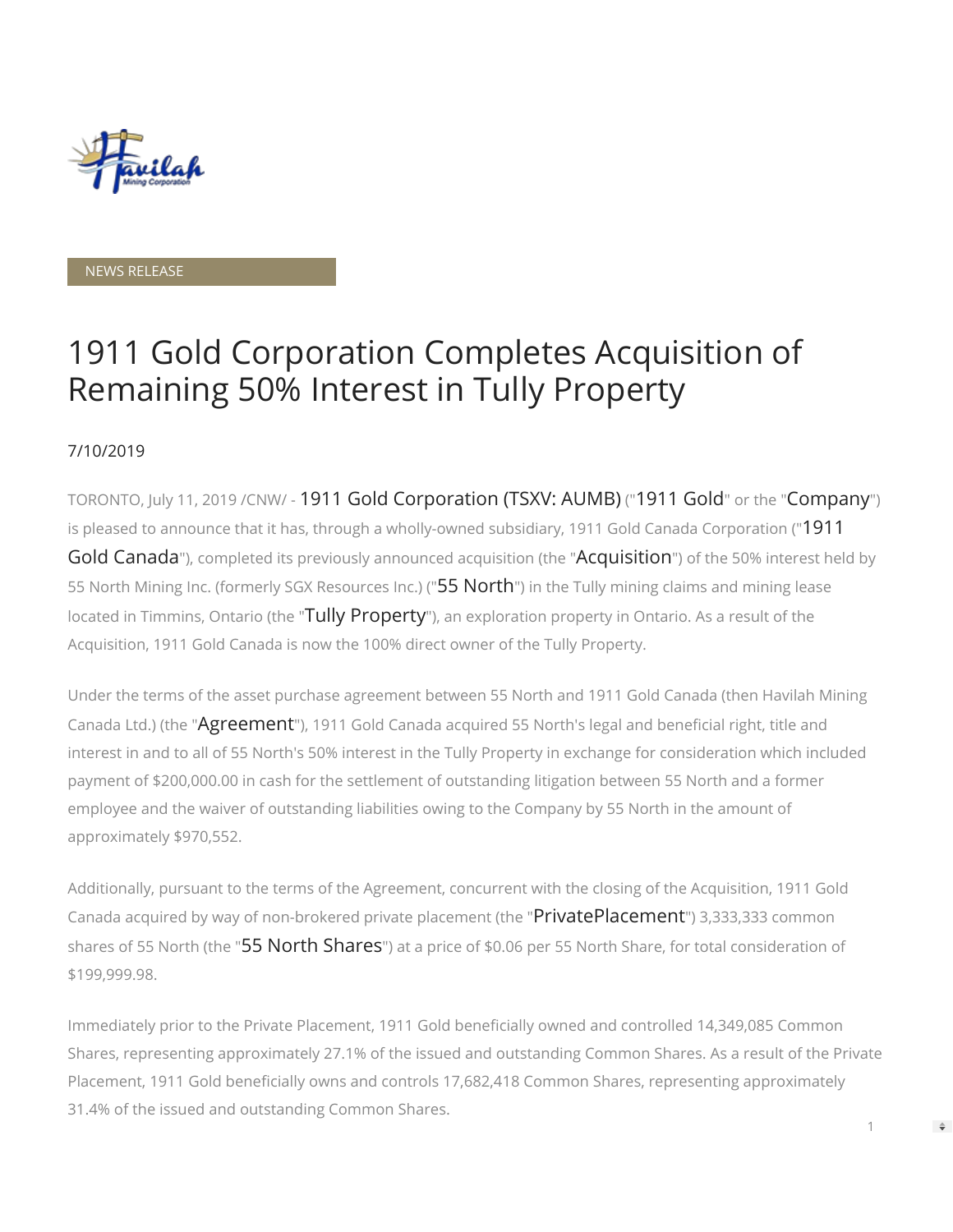1911 Gold acquired the 55 North Shares for investment purposes. In the future, 1911 Gold may, depending on market and other conditions, increase or decrease its beneficial ownership of securities of 55 North. Pursuant to the Agreement, 1911 Gold, through 1911 Gold Canada, has the right to nominate one individual to serve as a director of 55 North. 1911 Gold will be filing an early warning report under the SEDAR profile of 55 North at **[www.sedar.com](http://www.sedar.com/)**. A copy may also be obtained by contacting Shaun Heinrichs at (604) 674-1293.

## ABOUT 1911 GOLD CORPORATION

1911 Gold is a junior gold producer and explorer that owns the True North mine and mill complex and is currently reprocessing historic tailings on a seasonal basis. In addition to operating the True North mill in Bissett, Manitoba, 1911 Gold holds approximately 53,000 hectares of highly prospective land within and adjacent to the Rice Lake greenstone belt. 1911 Gold believes its land package is a prime exploration opportunity, with potential to develop a mining district centred on its True North facility. The Company also owns the Tully project near Timmins, Ontario, and intends to focus on both organic growth opportunities and accretive acquisition opportunities in North America.

1911 Gold's True North complex and exploration land package are located within the traditional territory of the Hollow Water First Nation, signatory to Treaty No. 5 (1875). 1911 Gold looks forward to maintaining open, cooperative and respectful communication with the Hollow Water First Nation in order to build mutually benecial working relationships.

ON BEHALF OF THE BOARD OF DIRECTORS

Ron Clayton President and CEO

## CAUTIONARY STATEMENT REGARDING FORWARD-LOOKING INFORMATION

This news release may contain forward-looking statements. Often, but not always, forward-looking statements can be identified by the use of words such as "plans", "expects" or "does not expect", "is expected", "budget", "scheduled", "estimates", "forecasts", "intends", "anticipates" or "does not anticipate", or "believes", or describes a "goal", or variations of such words and phrases or state that certain actions, events or results "may", "could", "would", "might" or "will" be taken, occur or be achieved.

All forward-looking statements reflect the Company's beliefs and assumptions based on information available at the time the statements were made. Actual results or events may differ from those predicted in these forward-

2

 $\Rightarrow$